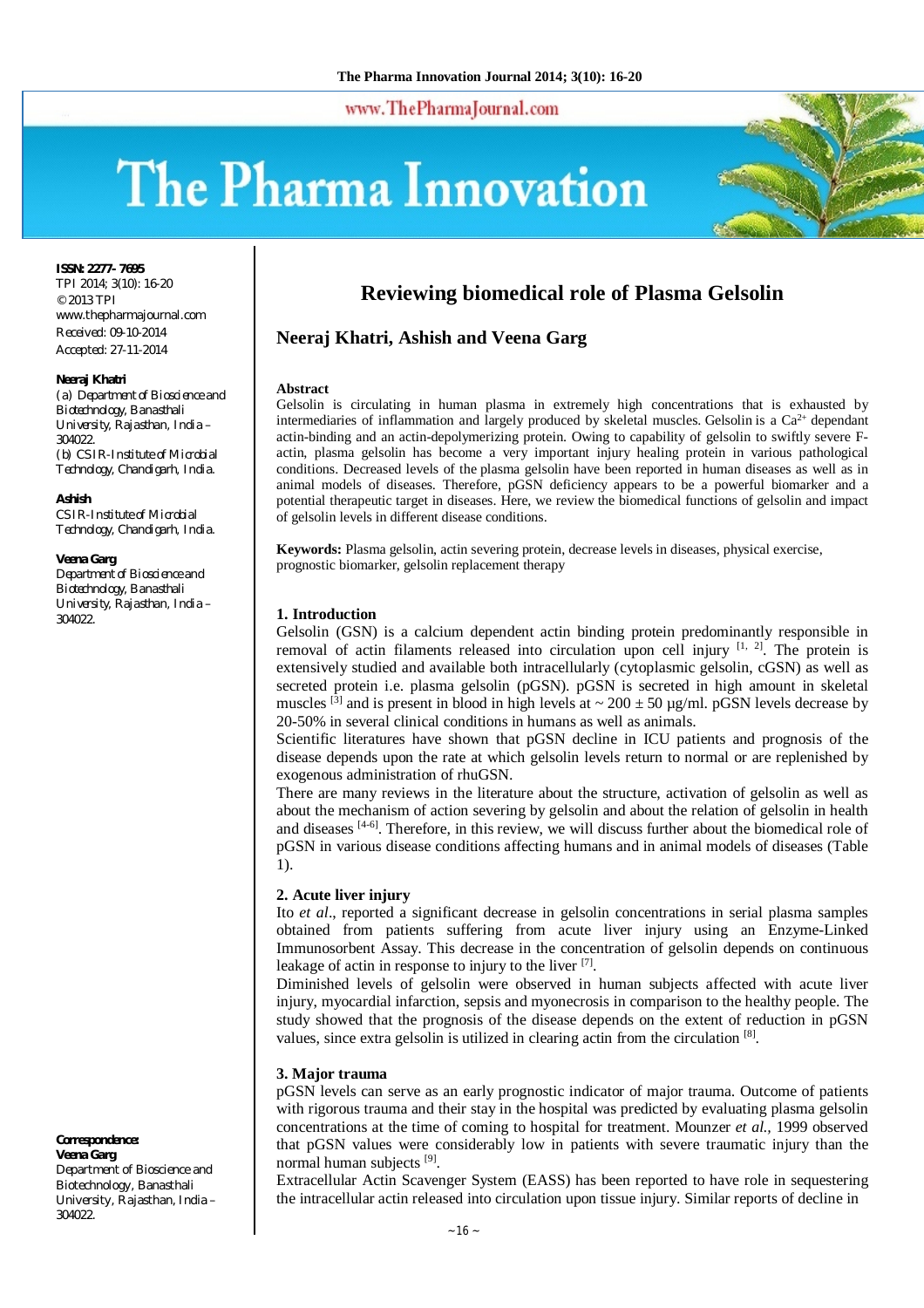pGSN levels following excessive trauma, burn have also been reported leading to too much reduction of gelsolin in nucleation of actin filaments from the circulation and ultimately lead to multiple organ dysfunction syndromes (MODS) [10, 11] . Plasma gelsolin has been proposed as a prognostic indicator of health status, since there is a direct correlation of pGSN values with outcome of disease as well as gelsolin levels determines the stay of patients in hospital or mortality also [6, 12, 13].

#### **4. Hemodialysis**

A decline in pGSN values lead to improper working of kidneys in patients through CKD not on dialysis. These observations concluded that patients with chronic hemodialysis have decreased pGSN and noticeable actin in the circulation, are mainly at risk of mortality [14] .

### **5. Inflammation induced lung injury**

In lung injury induced by inflammation due to burn, significant decrease in pGSN values was observed early on

and gelsolin replacement therapy was able to control pulmonary microvascular dysfunction in rats. These findings are in agreement to the theory that plasma gelsolin diminution is responsible for pulmonary microvascular dysfunction during inflammation<sup>[15]</sup>.

In an another study authors observed fall in free gelsolin levels in rats and rabbits in which lung injury was induced oleic acid [16]. In response to injury excessive actin is released in circulation and considerable amounts of gelsolin are depleted due to the creation of circulating actin-gelsolin complexes, which ultimately led to dropped levels of gelsolin.

#### **6. Rheumatoid arthritis**

Several studies have reported a decrease in GSN values in rheumatoid arthritis patients than the healthy humans. In addition to reduction in pGSN, availability of actin and gelsolin-actin complexes in synovial fluids of the patients indicate depletion of gelsolin in clearing the actin complex from the affected joint <a>[17, 18]</a>. Gelsolin has also been identified as urinary peptide marker in early diagnosis of arthritis [19].

| S. No. | <b>Disease</b>                                                    | <b>References</b>                                  |
|--------|-------------------------------------------------------------------|----------------------------------------------------|
| ī.     | Acute liver injury                                                | $\mathcal{L}$                                      |
| 2.     | Acute liver injury, myocardial infarction, sepsis and myonecrosis | [8]                                                |
| 3.     | Major trauma, Burn                                                | $[9]$ , $[10]$ , $[11]$ , $[12]$ , $[13]$ , $[31]$ |
| 4.     | Hemodialysis                                                      | [14]                                               |
| 5.     | Inflammation induced lung injury                                  | $[15]$ , $[16]$                                    |
| 6.     | Rheumatoid arthritis                                              | [17], [18], [19]                                   |
| 7.     | Multiple sclerosis                                                | [20], [21]                                         |
| 8.     | Alzheimer's disease                                               | $[22]$ , $[23]$ , $[24]$                           |
| 9.     | Tick-Borne Encephalitis and Lyme neuroborreliosis                 | [25]                                               |
| 10.    | Malaria                                                           | $[26]$ , $[27]$                                    |
| 11.    | Hyperoxia in mice                                                 | [28]                                               |
| 12.    | Sepsis                                                            | $[29]$ , $[30]$ , $[31]$                           |
| 13.    | Diabetes                                                          | $[32]$ , $[33]$ , $[34]$ , $[35]$                  |
| 14.    | Stroke                                                            | $[36]$ , $[38]$ , $[40]$                           |
| 15.    | Traumatic Brain Injury                                            | $[39]$ , $[40]$                                    |
| 16.    | Physical exercise                                                 | [41]                                               |

#### **Table 1:** Role of gelsolin in diseases.

### **7. Multiple sclerosis**

Multiple sclerosis patients with idiopathic cephalgia, idiopathic facial nerve palsy and ischialgia due to discopathy showed notable fall in pGSN levels than the healthy controls. Outcome of the study propose that gelsolin is involved in chronic inflammatory lesions associated to neurodegeneration and also involved in diagnosis as well as treatment of this disease [20, 21].

#### **8. Alzheimer's disease (AD)**

Earlier studies have acknowledged the anti-amyloidogenic function of gelsolin in AD and this is one more pathological condition showing a decline in gelsolin levels in brain. Hirko *et al*., 2007 [22] established that insignificant expression of plasma gelsolin is an appropriate gene-therapeutic shift in control of AD<sup>[22]</sup>. Gelsolin has also been proposed as therapy for Alzheimer disease as it can diminish amyloid load by inhibiting Abeta fibrillization, and acting as an antioxidant and anti-apoptotic protein <sup>[23]</sup>. Based on the results of some other studies where gelsolin levels were measured between slow cognitive declining AD patients, quick cognitive declining AD

patients (RCD) and non-demented subjects (NDS). Gelsolin values were considerably lower in AD patients in comparison to the NDC subjects. These outcomes suggested that gelsolin has some role in complex understanding of development of  $AD^{[24]}$ .

#### **9. Tick-Borne Encephalitis and Lyme neuroborreliosis**

In patients of tick-borne encephalitis and lyme neuroborreliosis, a decrease of pGSN levels was observed as compared to non- infected control as has also been reported previously, implicating gelsolin in the pathophysiology of an inflammatory response. Based on these studies it is proposed that gelsolin can be used in diagnosis as well as therapeutic purposes for TBE /  $LNB$ <sup>[25]</sup>.

#### **10. Malaria**

Malaria is one of the very important infectious diseases caused by Plasmodium falciparum and is responsible for one million deaths per year. pGSN levels were measured in patients with malaria and was observed that mean pGSN levels were less than 50% of healthy control subjects. Since, there is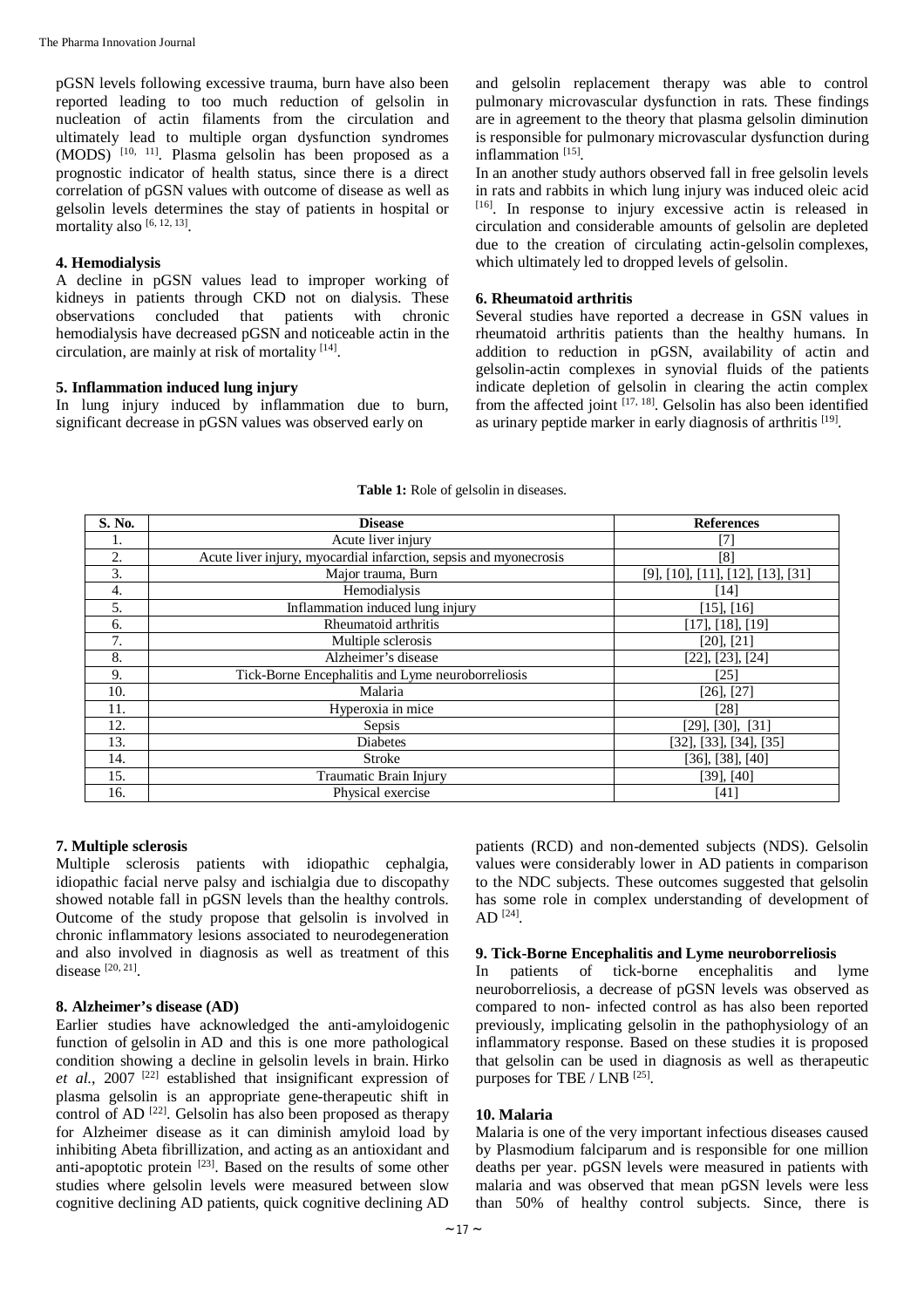destruction of RBCs in malaria due to hemolysis, therefore, it might be the reason for the decline in pGSN levels in malaria. Further, when patients were treated with anti-malarial drugs, it was found that pGSN levels also return to normal levels [26].

Huang *et al.*, 1997<sup>[27]</sup> also observed that pGSN levels were lower in case of malaria patients as compared to normal individuals, thereby proposing that gelsolin values can be used as early prognostic marker in malaria<sup>[11]</sup>.

During comparison of serum protein profile of malaria patients and healthy individuals, many proteins like apolipoprotein, serum amyloid A, gelsolin, complement factor H and fibrinogen were found to differ. These proteins can be used as inflammation related biomarkers during malaria infection<sup>[27]</sup>.

### **11. Hyperoxia in mice**

Role of gelsolin as a therapeutic agent was investigated by Christofidu-Solomidou *et al*., in 2002 [28] by inducing acute respiratory distress syndrome in mice by exposing mice to 95%  $O<sub>2</sub>$  for a total of 72 hours. Results showed a significant decrease in pGSN levels in hyperoxic mice. Further, exogenous administration gelsolin was able to negate consequential exudative reaction<sup>[28]</sup>.

#### **12. Sepsis**

In a study of cecal ligation and double puncture model of sepsis in rats, decline in pGSN levels was observed. However, restoration of gelsolin levels by administration of human pGSN exogenously could bring the pGSN levels to the normal levels as well as reducing the morbidity in rats. Over all these facts further prove that gelsolin therapy can be effective in treatment of sepsis<sup>[29]</sup>.

Role of gelsolin as a therapeutic agent was further investigated by Lee and co-workers in lipopolysaccharide (LPS, endotoxin) challenge or cecal ligation and puncture in mice. There was a decline of pGSN by 25-50% of normal in septic mice within 6 hrs of the inducing sepsis. Septic mice treated with exogenous administration of gelsolin showed 88% and 30% survivability in LPS treated mice and CLP challenged mice respectively. These results substantiate the protective role of gelsolin in sepsis in mice as gelsolin effectively was able to remove actin filaments from the circulation following septic challenge [30].

In yet another study of sepsis induced in C57BL/6 mice, a decrease in pGSN values was observed during sepsis [31]. Therapeutic efficacy of gelsolin has been checked in animal models of sepsis and burn in earlier studies. However, large amounts (~8 mg per rat/mouse) of exogenous gelsolin were used for treatment. Since, only N terminus portion of gelsolin has actin severing property, Peddada and co-workers made several truncated versions of plasma gelsolin, with more and faster capability of depolymerization of F-actin. Further, with use of smaller truncated versions of gelsolin, they were able to rescue septic mice with much lower dose (2 mg/ mouse) than the previously used dose  $(8 \text{ mg per mouse})$   $^{[32]}$ .

### **13. Diabetes**

Diabetes mellitus is a metabolic disease that occurs either defective production of insulin by the pancreas or due to resistance in proper utilization of insulin by the body. Review of literature suggested a role of gelsolin in insulin regulation via different pathways. Nelson *et al*., in 1985 reported presence of gelsolin in insulin secreting cell lines of hamster [32] . A report in 2006 by Tomas *et al*., suggested that F-actin restructuring preceding insulin discharge requires gelsolin and which is responsible for glucose-dependent MAPK signal

transduction with the intention of regulating beta-cell insulin secretion [33]. Over expression of PIP2 affects the F-actin remodeling and since PIP2 is also involved in regulation of functions of gelsolin, therefore, due to PIP2 mediated inactivation of Ca<sup>2+</sup>-dependant gelsolin, responsible for increased vulnerability of β-cells to apoptosis  $[34]$ . In 2012, gelsolin has been shown to have a direct association with the N-terminal half of Syntaxin 4 (Syn4) and regulates insulin granule secretion via exocytosis<sup>[35]</sup>. Kalwat and co-workers showed a biphasic model of insulin secretion so as to inactive gelsolin clamps Syn4 from functioning, and  $Ca^{2+}$  activation of gelsolin leads to their dissociation in turn enabling Syn4 to facilitate insulin exocytosis<sup>[35]</sup>.

#### **14. Stroke**

Infarct size increases in gelsolin–null mice than the control mice following reversible middle cerebral artery occlusion. Therefore, proposing a neuro-protective effect of gelsolin in stroke [36] .

Protective role of gelsolin in ischemic brain injury was studied in wild type and gelsolin knockout mice treated with trichostatin A (TSA). Levels of filamentous actin were largely decreased by TSA pre-treatment in brain of wildtype but not gelsolin-deficient mice. Further, the mice were exposed to middle cerebral artery occlusion for 1 hour and subsequent reperfusion. The results showed that TSA pre-treated wild type mice showed significantly smaller brain lesions than the gelsolin deficient mice, thereby indicating that gelsolin is important in TSA treatment of cerebral ischemia in mice [37].

In 2011, Guo and co-workers studied alterations in pGSN levels and correlated prognosis of ischemic stroke in patients. The results showed significantly lowered pGSN values in stroke patients than normal controls. These workers further described pGSN an important complementary mean of predicting deaths due to stroke [38].

In traumatic brain injury (TBI), change in plasma gelsolin level was studied on admission and up to 7 days for understanding its correlation with the prognosis of the disease. Within 6 hour of brain injury, plasma gelsolin level declined rapidly and the levels were lowest at 24 hours in patients, the levels improved steadily subsequently, however, were considerably worse in comparison to healthy controls throughout the observation period, The study further concluded that these poor values of pGSN serves as prognostic indicator of death and restoration of normal level of gelsolin would be effective therapy for TBI [39, 40].

### **15. Physical exercise**

Recently in a study Yu and co-workers proposed that that body's hormonal and metabolic adaptations to physical exercise are correlated to changes in the pGSN values. After a period of 30 min of exercise, pGSN levels of untrained healthy males showed a decline whereas levels were increased in endurance trained persons. However, even though this increase was not significant but endurance training because of the adaptation to exercise was able to enhance the expression of gelsolin<sup>[41]</sup>.

#### **16. Conclusion**

This review has brought forward the significance of pGSN levels in several diseases of human as well as animal models of diseases. This further opens up the opportunities for use of gelsolin as a prognostic biomarker of health and as a potential therapeutic agent.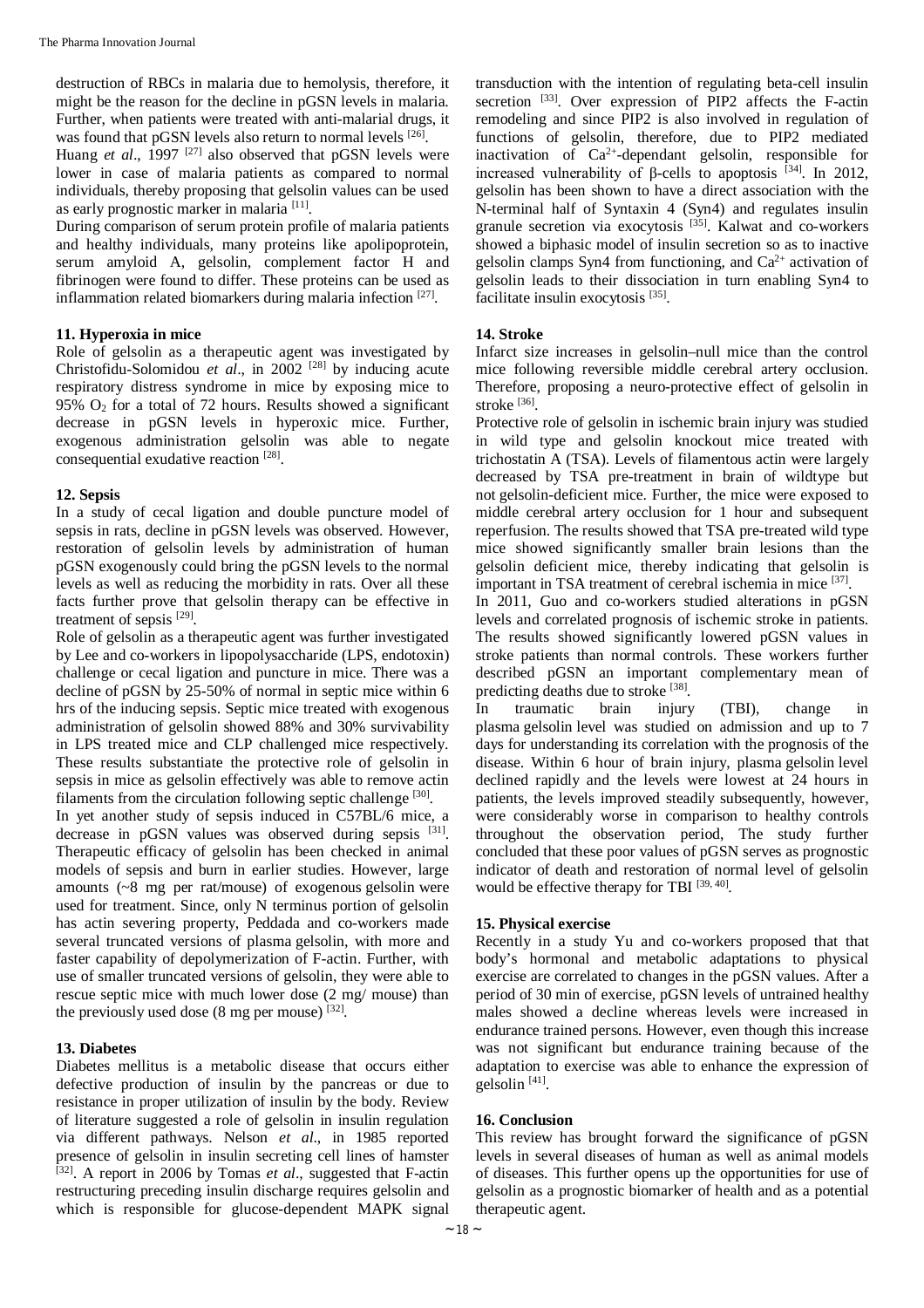### **17. References**

- 1. Haddad JG *et al.* Angiopathic consequences of saturating the plasma scavenger system for actin. Proceedings of the National Academy of Sciences of the United States of America 1990; 87(4):1381-5.
- 2. Lee WM, Galbraith RM. The extracellular actin-scavenger system and actin toxicity. The New England journal of medicine 1992; 326(20):1335-41.
- 3. Soua Z *et al.* Bovine serum brevin. Purification by hydrophobic chromatography and properties. European Journal of biochemistry / FEBS 1985; 153(2):275-87.
- 4. Nag S *et al.* Gelsolin: the tail of a molecular gymnast. Cytoskeleton 2013; 70(7):360-84.
- 5. Li GH *et al*. Multifunctional roles of gelsolin in health and diseases. Medicinal research reviews 2012; 32(5):999- 1025.
- 6. Peddada N *et al*. Plasma gelsolin: a general prognostic marker of health. Medical hypotheses 2012; 78(2):203-10.
- 7. Ito H *et al.* Depression of plasma gelsolin level during acute liver injury. Gastroenterology 1992; 102(5):1686- 92.
- 8. Suhler E *et al.* Decreased plasma gelsolin concentrations in acute liver failure, myocardial infarction, septic shock, and myonecrosis. Critical care medicine 1997; 25(4):594- 8.
- 9. Mounzer KC *et al.* Relationship of admission plasma gelsolin levels to clinical outcomes in patients after major trauma. American journal of respiratory and critical care medicine 1999; 160(5 Pt 1):1673-81.
- 10. Dahl B *et al.* Plasma gelsolin is reduced in trauma patients. Shock 1999; 12(2):102-4.
- 11. Huang LF *et al.* Reduction of plasma gelsolin levels correlates with development of multiple organ dysfunction syndrome and fatal outcome in burn patients. PloS one 2011; 6(11):e25748.
- 12. Lee PS *et al*. Relationship of plasma gelsolin levels to outcomes in critically ill surgical patients. Annals of surgery 2006; 243(3):399-403.
- 13. Wang H *et al.* Time course of plasma gelsolin concentrations during severe sepsis in critically ill surgical patients. Critical care 2008; 12(4):R106.
- 14. Lee PS *et al.* Plasma gelsolin and circulating actin correlate with hemodialysis mortality. Journal of the American Society of Nephrology JASN 2009; 20(5):1140- 8.
- 15. Rothenbach PA *et al.* Recombinant plasma gelsolin infusion attenuates burn-induced pulmonary microvascular dysfunction. Journal of applied physiology 2004; 96(1):25-31.
- 16. Smith DB, Janmey PA, Lind SE. Circulating actingelsolin complexes following oleic acid-induced lung injury. The American journal of pathology 1988; 130(2):261-7.
- 17. Osborn TM *et al.* Modifications of cellular responses to lysophosphatidic acid and platelet-activating factor by plasma gelsolin. American journal of physiology. Cell physiology 2007; 292(4):C1323-30.
- 18. Hu Y *et al.* The value of decreased plasma gelsolin levels in patients with systemic lupus erythematosus and rheumatoid arthritis in diagnosis and disease activity evaluation. Lupus 2013; 22(14):1455-61.
- 19. Stalmach A *et al.* Identification of urinary Peptide biomarkers associated with rheumatoid arthritis. PloS one 2014; 9(8):e104625.
- 20. Kulakowska A *et al.* Hypogelsolinemia, a disorder of the extracellular actin scavenger system, in patients with multiple sclerosis. BMC neurology 2010; 10:107.
- 21. Bucki R *et al.* Plasma gelsolin modulates cellular response to sphingosine 1-phosphate. American journal of physiology. Cell physiology 2010; 299(6):C1516-23.
- 22. Hirko AC *et al.* Peripheral transgene expression of plasma gelsolin reduces amyloid in transgenic mouse models of Alzheimer's disease. Molecular therapy: the journal of the American Society of Gene Therapy 2007; 15(9):1623-9.
- 23. Carro E. Gelsolin as therapeutic target in Alzheimer's disease. Expert opinion on therapeutic targets 2010; 14(6):585-92.
- 24. Guntert A *et al.* Plasma gelsolin is decreased and correlates with rate of decline in Alzheimer's disease. Journal of Alzheimer's disease: JAD 2010; 21(2):585-96.
- 25. Kulakowska A *et al.* Depletion of plasma gelsolin in patients with tick-borne encephalitis and Lyme neuroborreliosis. Neuro-degenerative diseases 2011; 8(5):375-80.
- 26. Smith DB *et al.* Decreased plasma gelsolin levels in patients with Plasmodium falciparum malaria: a consequence of hemolysis? Blood 1988; 72(1):214-8.
- 27. Huang S, Rhoads SL, DiNubile MJ. Temporal association between serum gelsolin levels and clinical events in a patient with severe falciparum malaria. Clinical infectious diseases: an official publication of the Infectious Diseases Society of America 1997; 24(5):951-4.
- 28. Kassa FA *et al.* New inflammation-related biomarkers during malaria infection. PloS one 2011; 6(10):e26495.
- 29. Christofidou-Solomidou M *et al.* Changes in plasma gelsolin concentration during acute oxidant lung injury in mice. Lung 2002; 180(2):91-104.
- 30. Cohen TS *et al.* Therapeutic potential of plasma gelsolin administration in a rat model of sepsis. Cytokine 2011; 54(3):235-8.
- 31. Lee PS *et al.* Plasma gelsolin is a marker and therapeutic agent in animal sepsis. Critical care medicine 2007; 35(3):849-55.
- 32. Peddada N *et al.* Global shapes of F-actin depolymerization-competent minimal gelsolins: insight into the role of g2-g3 linker in pH/Ca2+ insensitivity of the first half. The Journal of biological chemistry 2013; 288(39):28266-82.
- 33. Nelson TY, Boyd AE. 3rd, Gelsolin, a Ca2+-dependent actin-binding protein in a hamster insulin-secreting cell line. The Journal of clinical investigation 1985; 75(3):1015-22.
- 34. Tomas A *et al.* Regulation of pancreatic beta-cell insulin secretion by actin cytoskeleton remodelling: role of gelsolin and cooperation with the MAPK signalling pathway. Journal of cell science 2006; 119(Pt 10):2156- 67.
- 35. Tomas A *et al.* Regulation of insulin secretion by phosphatidylinositol-4, 5-bisphosphate. Traffic 2010; 11(1): 123-37.
- 36. Kalwat MA *et al.* Gelsolin associates with the N terminus of syntaxin 4 to regulate insulin granule exocytosis. Molecular endocrinology 2012; 26(1):128-41.
- 37. Endres M *et al.* Neuroprotective effects of gelsolin during murine stroke. The Journal of clinical investigation 1999, 103(3):347-54.
- 38. Yildirim F *et al.* Inhibition of histone deacetylation protects wildtype but not gelsolin-deficient mice from